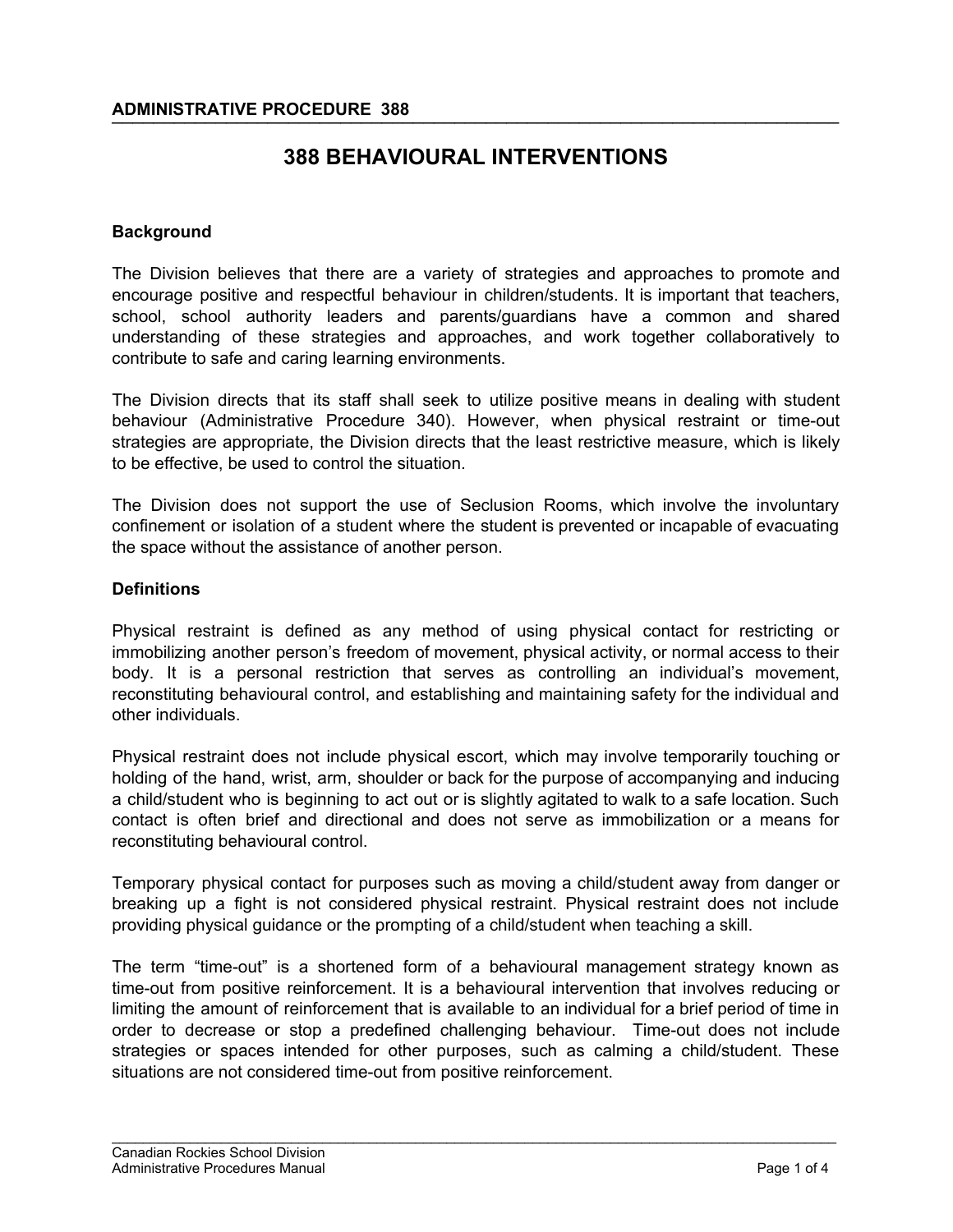## **Procedures**

1. The learning environment must be a welcoming, safe and caring one where children/students benefit from a variety of positive reinforcements and instructional strategies. Positive reinforcement strategies include, but are not limited to, praise, encouragement, and reward for positive behavior.

### **Physical Restraint**

- 1. Appropriate physical restraint may be used by school employees in crisis situations in which a student is causing, or is likely to cause, physical harm to them self or others.
- 2. A positive behavior support plan, which includes preventative strategies as well as crisis response strategies, shall be jointly developed by the home, the school, and a professional competent in behaviour management, and will be included in the child/student Individual Program Plan (IPP).
- 3. Each program shall address, as its primary goal, the development of new behaviours through positive means that will reduce the likelihood of severe inappropriate behaviour.
- 4. Each program shall outline, in strict behavioural terms, when and how physical restraint procedures are to be used. The least restrictive physical restraint procedure which will be effective shall be used in the program.
- 5. Each program shall specify the type of individualized documentation/assessment it requires (e.g. Functional Behavioural assessment)
- 6. A copy of the plan shall be sent to the Director of Learning Services prior to it being implemented.
- 7. The informed consent of the parent(s) must be obtained in writing prior to the implementation of the program.
	- a. This consent may be terminated at any time upon submission of written notice by the parent(s).
	- b. In the event that parental consent is refused, it may be necessary to consider excusing, suspending or expelling the student from school if the student is causing, or is likely to cause, physical harm to themselves or others.
- 8. Each program shall be supervised on a regular basis, by the Director of Learning Services or designate. This supervision shall include routine evaluation of the effectiveness and appropriateness of the program.

\_\_\_\_\_\_\_\_\_\_\_\_\_\_\_\_\_\_\_\_\_\_\_\_\_\_\_\_\_\_\_\_\_\_\_\_\_\_\_\_\_\_\_\_\_\_\_\_\_\_\_\_\_\_\_\_\_\_\_\_\_\_\_\_\_\_\_\_\_\_\_\_\_\_\_\_\_\_\_\_\_\_\_\_\_\_\_\_\_\_\_\_\_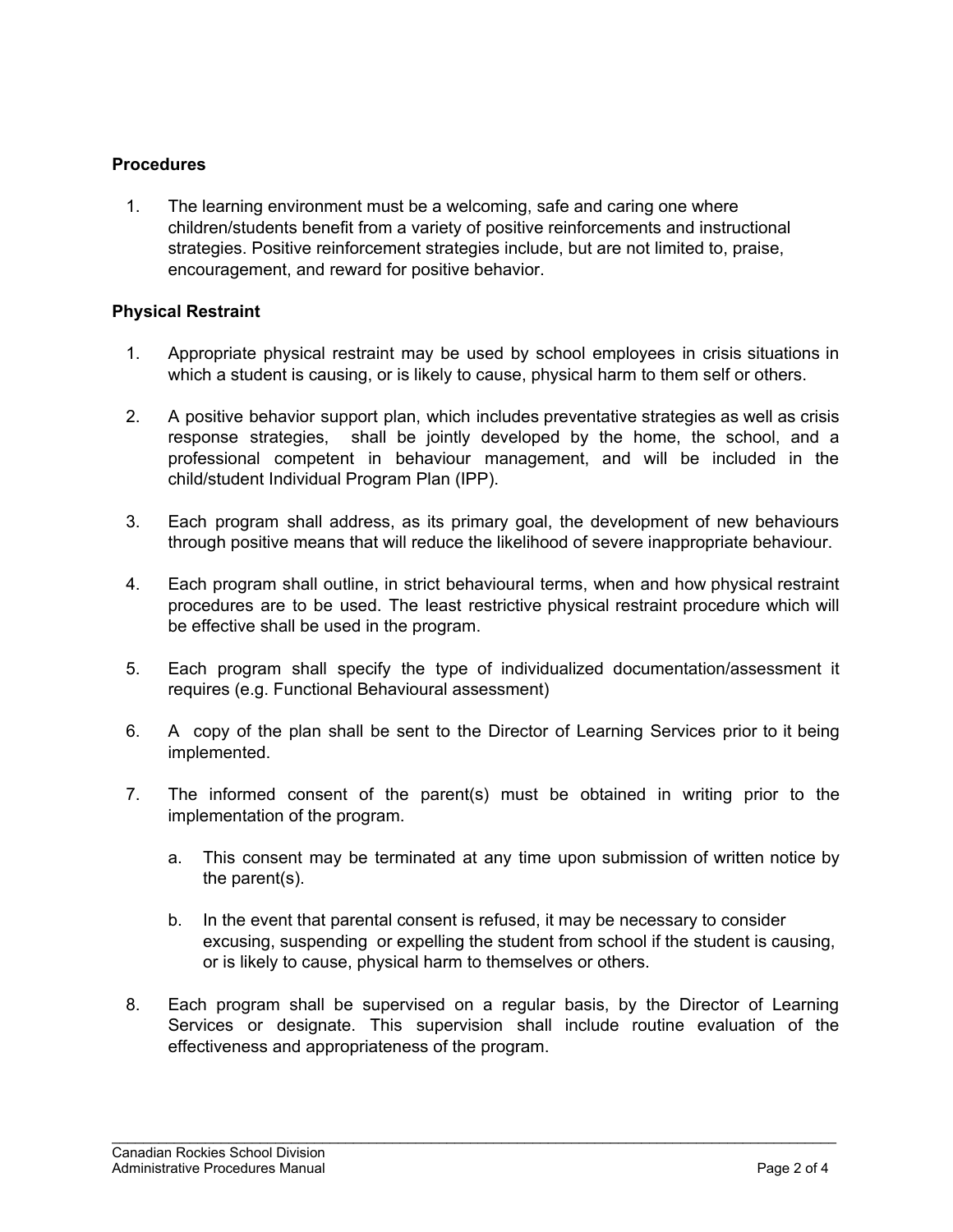- 9. All staff members who may, as part of their responsibilities in the program, be required to use physical restraint procedures, shall be properly trained in these procedures prior to the implementation of the program.
- 10. It is the responsibility of the Principal to ensure that the above procedures are adhered to.

# **Time-Out**

- 1. Time-out is a behavioural intervention that needs to be strategically planned, implemented and linked to a positive behaviour support plan.
- 2. Time-out is to be used in a reasonable manner, in accordance with the expectations articulated in this Administrative Procedure and be appropriate for the child's/student's age and/or other characteristics.
- 3. Time-out, as a strategy, may take the form of Non-exclusion Time-out (time-out within the classroom or other instructional setting) or Exclusion Time-out (time-out in a separate space outside of the classroom or instructional setting)
- 4. The appropriate level of professional and/or specialized expertise (e.g., qualified professionals trained in function-based approaches to managing problem behaviour) is to be sought in planning and implementing time-out procedures.
- 5. The Principal shall:
	- a. Create opportunities and support school staff in accessing professional learning opportunities in positive behaviour interventions and supports, and function-based approaches to problem behaviours.
	- b. Ensure that school staff who implement time-out procedures have completed the relevant training prior to implementing these procedures.
	- c. Facilitate access to the appropriate specialized expertise to support school staff in managing problem behaviours.
	- 6. The teacher shall:
		- a. Participate in training on implementing positive behaviour supports and function-based approaches to problem behaviours.
		- b. Complete training on the use of time-out procedures prior to implementing time-out procedures.
		- c. Consult with the appropriate level of professional and/or specialized expertise to support managing problem behaviours.

\_\_\_\_\_\_\_\_\_\_\_\_\_\_\_\_\_\_\_\_\_\_\_\_\_\_\_\_\_\_\_\_\_\_\_\_\_\_\_\_\_\_\_\_\_\_\_\_\_\_\_\_\_\_\_\_\_\_\_\_\_\_\_\_\_\_\_\_\_\_\_\_\_\_\_\_\_\_\_\_\_\_\_\_\_\_\_\_\_\_\_\_\_